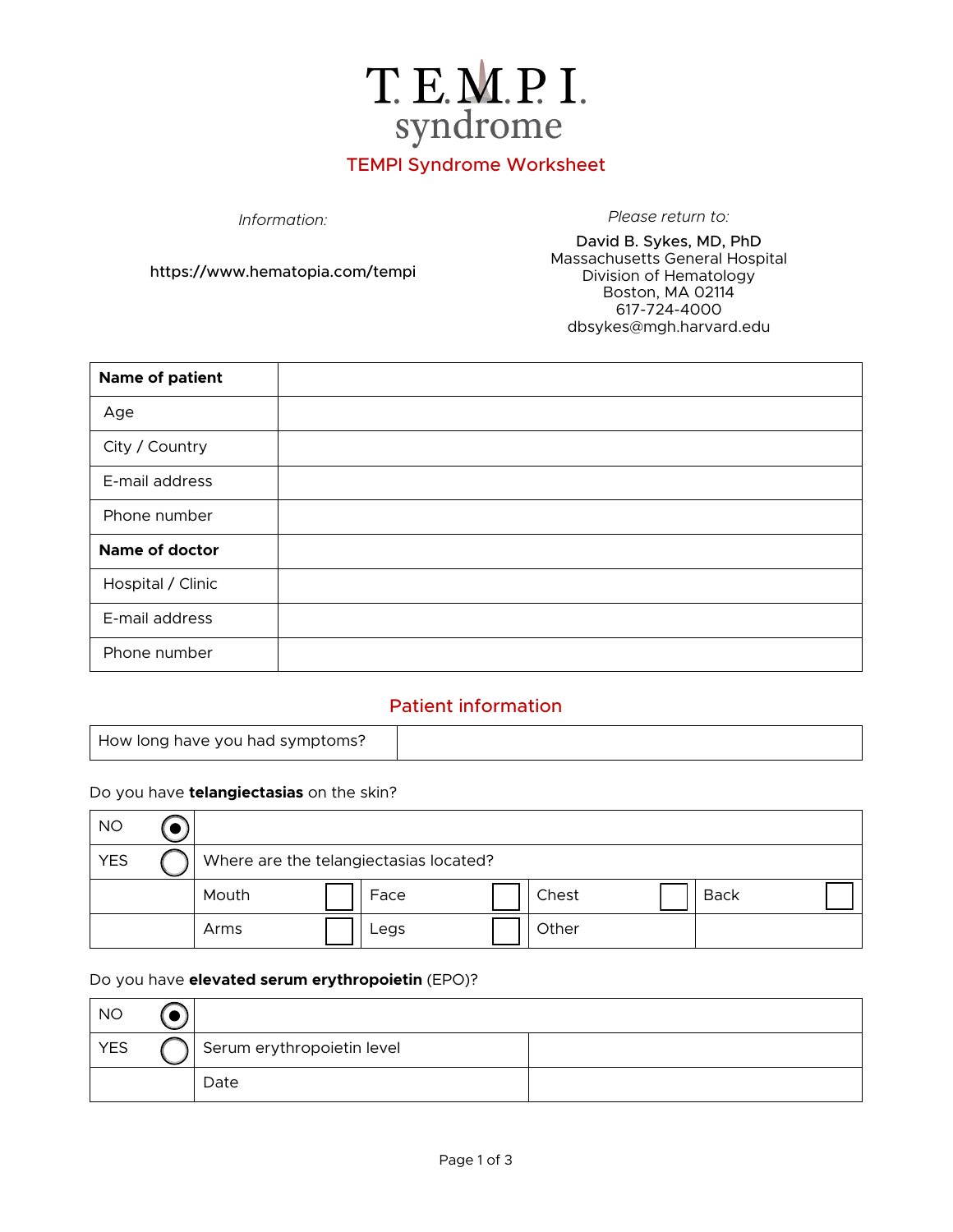# T. E. M. P. I.<br>syndrome

### Do you have **erythrocytosis** (too many red blood cells)?

| <b>NO</b>  |                  |  |
|------------|------------------|--|
| <b>YES</b> | Hematocrit (HCT) |  |
|            | Date             |  |
|            | Hemoglobin (HGB) |  |
|            | Date             |  |

#### Do you have a **monoclonal gammopathy**?

| <b>NO</b>  |                                         |                          |                        |
|------------|-----------------------------------------|--------------------------|------------------------|
| <b>YES</b> | <b>Total IgG</b>                        | Total IgM                | <b>Total IgA</b>       |
|            |                                         |                          |                        |
|            | Kappa free light chains                 | Lambda free light chains | Free light chain ratio |
|            |                                         |                          |                        |
|            | Concentration of the monoclonal protein |                          |                        |
|            | Type of monoclonal protein              |                          |                        |
|            |                                         |                          |                        |

#### Do you have **perinephric fluid**?

| <b>NO</b>  |                                                                   |      |
|------------|-------------------------------------------------------------------|------|
| <b>YES</b> | Have you had an ultrasound or a CT scan or an MRI of the abdomen? | None |
|            | When? What did it show?                                           |      |
|            |                                                                   |      |

#### Do you have **intrapulmonary shunting**?

| <b>NO</b>   |                                                          |  |
|-------------|----------------------------------------------------------|--|
| DO NOT KNOW |                                                          |  |
| YES         | What is your % oxygen saturation when sitting still?     |  |
|             | What is your % oxygen saturation when walking up stairs? |  |
|             | Do you require supplemental oxygen?                      |  |